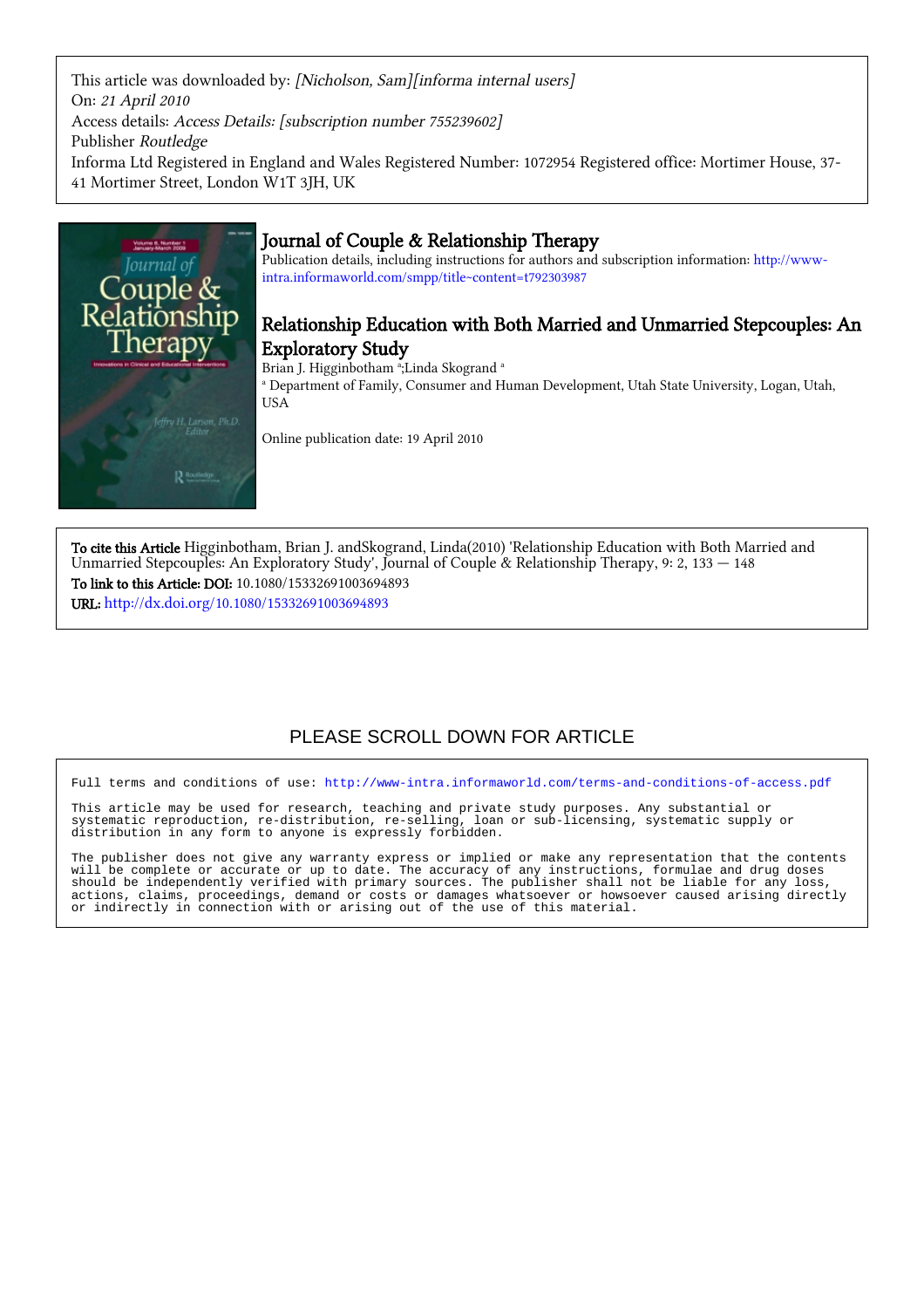

# **Relationship Education with Both Married and Unmarried Stepcouples: An Exploratory Study**

BRIAN J. HIGGINBOTHAM and LINDA SKOGRAND

*Department of Family, Consumer and Human Development, Utah State University, Logan, Utah, USA*

*This study highlights the experience of 356 adults who attended a 12-hour stepfamily relationship education course. Referred to as "stepcouples," these adult participants were either remarried, cohabitating, or seriously dating someone who had children from a previous relationship. Self-report measures of relationship quality were gathered before the course began, at the end of the 6-week course, and 1 month later. Results from repeated measures analysis of variance suggest that stepcouples, regardless of their race or marital status, report that they benefit from stepfamily relationship education. For both white and Latino participants, reports of commitment increased and agreement on finances, ex-partners, and parenting all improved over time. Responses from semistructured interviews are included to illustrate participants' perspectives. The similarity in outcomes, as well as the qualitative responses, point to research and practice implications regarding whether stepfamily education should be, or needs to be, different for married and unmarried stepcouples.*

*KEYWORDS family life education, marriage, relationship education, remarriage, stepfamily*

Funding for this project was provided, in part, by the U.S. Department of Health and Human Services, Administration for Children and Families (grants 90FE0129 and 90YD0227). Any opinions, findings, conclusions, or recommendations expressed in this material are those of the author(s) and do not necessarily reflect the views of the U.S. Department of Health and Human Services, Administration for Children and Families.

Address correspondence to Brian J. Higginbotham, PhD, Department of Family, Consumer and Human Development, 2705 Old Main, Utah State University, Logan, UT 84322-2705, USA. E-mail: Brian.H@usu.edu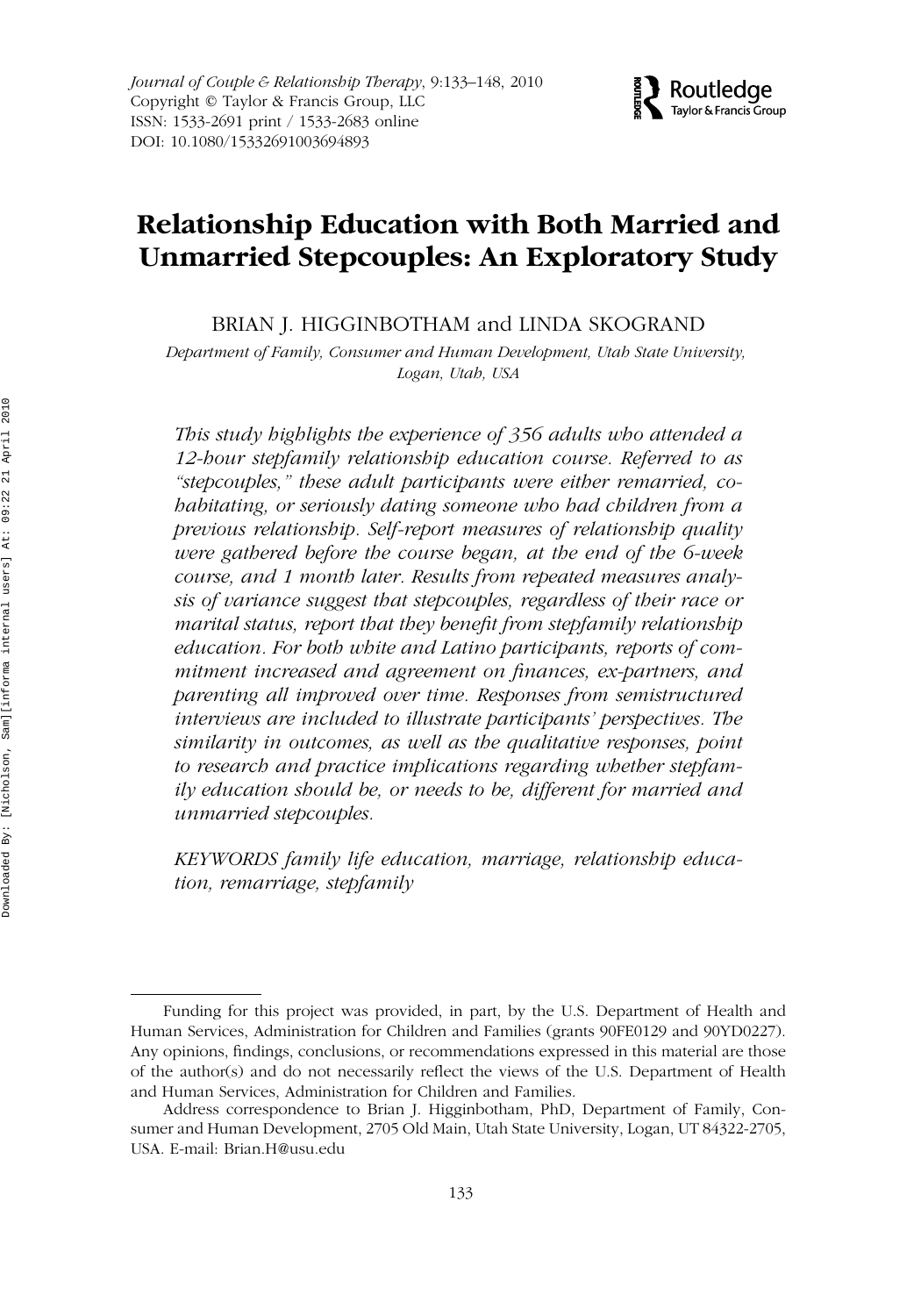Although the extant literature indicates people across economic and cultural spectra desire to have healthy relationships, there continues to be underserved populations for which there is limited research and best practices for couple and relationship education (CRE) programming. As evidence of their concern about this gap in knowledge, the Administration for Children and Families identified low-income couples, ethnic- and racial-minority groups, and stepfamilies as populations they would like included in Healthy Marriage Initiative (2005) activities and evaluations. This study looks at the results of a federally-sponsored program that provided CRE to low-income, white and Latino couples in stepfamilies (stepcouples).

## REVIEW OF LITERATURE

Recent U.S. Census figures indicate that 12 million children (17% of all children under age 18) live in a blended family. A household is designated as "blended" if there is a stepparent, stepsibling, or half-sibling present (Kreider, 2008). In the 2002 National Survey of America's Families, 3% of all children were living in cohabitating stepfamilies (Acs & Nelson, 2003). Outcomes for children living in stepfamily households are typically between those in single- and married-parent families (Acs & Nelson, 2003; McLanahan & Sandefur, 1994). However, the magnitude of the variation depends, in part, on the marital status of the adults. For example, children living with cohabiting stepparents generally experience more material hardship than do children living with married parents (either married biological/adoptive parents or married stepparents) (Acs & Nelson, 2003). Between 26% and 36% of children living in an unmarried stepfamily household are below the poverty level compared with only 10% of children living with married biological parents (Kreider, 2008).

All relationships inevitably encounter stressors that impact both personal and interpersonal functioning. Low-income stepcouples, however, are confronted with stressors common to all families (e.g., time, intimacy, money) in addition to several unique issues, such as navigating a stepparent role, adjusting to the involvement (or lack thereof) of nonresidential ex-partners, and dealing with financial arrangements between two households (Robertson, Adler-Baeder, Collins, DeMarco, Fein, & Schramm, 2006; Teachman, 2008). The time, energy, and resources spent on stepfamily issues can distract couples from attending to the enhancement of their own relationships and can, unintentionally, lead to increased conflict (Ganong & Coleman, 2004; Schultz, Schultz, & Olson, 1991).

Consequently, leading experts have noted that best practices in CRE should involve an appreciation of the challenges facing both low-income populations and the developmental differences between couples in first marriages and those who are remarried and/or have children from previous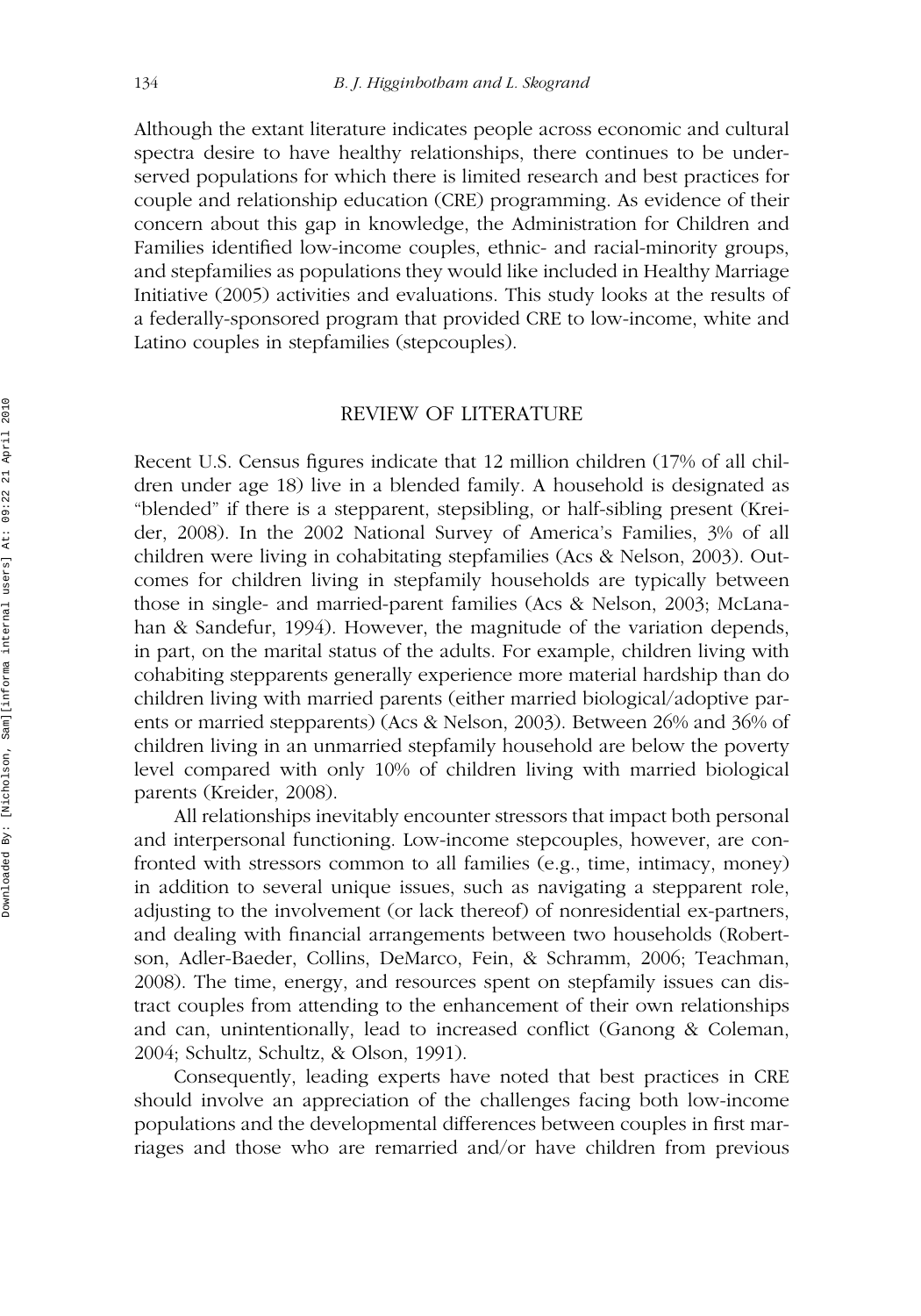relationships (e.g., Halford, Markman, Kline, & Stanley, 2003; Hawkins, Carroll, Doherty, & Willoughby, 2004). Scholars and practitioners have begun recommending tailored approaches to reach and teach families who are low-income, who are ethnically diverse, or who have children from previous relationships (i.e., Adler-Baeder & Higginbotham, 2004; Ooms & Wilson, 2004). For example, because most couples who remarry also form stepfamilies, it has been recommended that remarriage education "should address factors that are unique to stepfamilies, as well as factors that are common to all couples" (Adler-Baeder & Higginbotham, p. 448).

Historically, there have been few programs, and even fewer research studies, that focus on how CRE can assist unmarried stepfamilies (cf., Whitton, Nicholson, & Markman, 2008). Perhaps there has been an assumption that cohabitating families do not intend to marry or that cohabitation is a substitute for remarriage. However, particularly in the context of stepfamilies, cohabitation should not be considered an indicator that marriage cannot, or will not, occur. To the contrary, it is estimated that two-thirds of mothers and children enter a stepfamily relationship via cohabitation, which is a precursor to roughly three-quarters of remarriages (Bumpass, Raley, & Sweet, 1995; Montgomery, Anderson, Hetherington, & Clingempeel, 1992).

Yet, regardless of whether cohabitation results in marriage, the potential of healthier and more stable home environments for children, who have already experienced at least one major relationship transition, is a guiding justification to provide CRE interventions for these families (Higginbotham, n.d.; see also www.acf.hhs.gov/healthymarriage/). The evidence from metaanalyses suggests CRE is beneficial to participants (Hawkins, Blanchard, Baldwin, & Fawcett, 2008), and reviews of the extant stepfamily interventions highlight improvements in family communication and conflict management (Whitton et al., 2008). Recent research continues to corroborate earlier findings and suggests stepfamily CRE is associated with benefits for children as well as enhanced adult relationship skills, commitment, and relationship stability (Higginbotham & Adler-Baeder, 2008; Higginbotham, Skogrand, & Torres, 2010). The available literature has already led to the development of best practice recommendations for low-income married stepcouples (see Robertson et al., 2006). However, to date there is little known about the experience or efficacy of CRE for unmarried stepcouples. This study seeks to address this gap.

Two of the currently federally funded, healthy marriage demonstration projects target low-income, ethnically diverse stepfamilies (Higginbotham, n.d.). Both grants use Smart Steps, a 12-hour research-based CRE curriculum that specifically addresses topics faced by stepfamilies (Adler-Baeder, 2007). Several articles have already stemmed from these projects based on preliminary findings from the first cohort of participants (e.g., Higginbotham & Adler-Baeder, 2008; Higginbotham et al., 2010; Skogrand, Reck, Higginbotham, Adler-Baeder, & Dansie, 2010). The present study draws on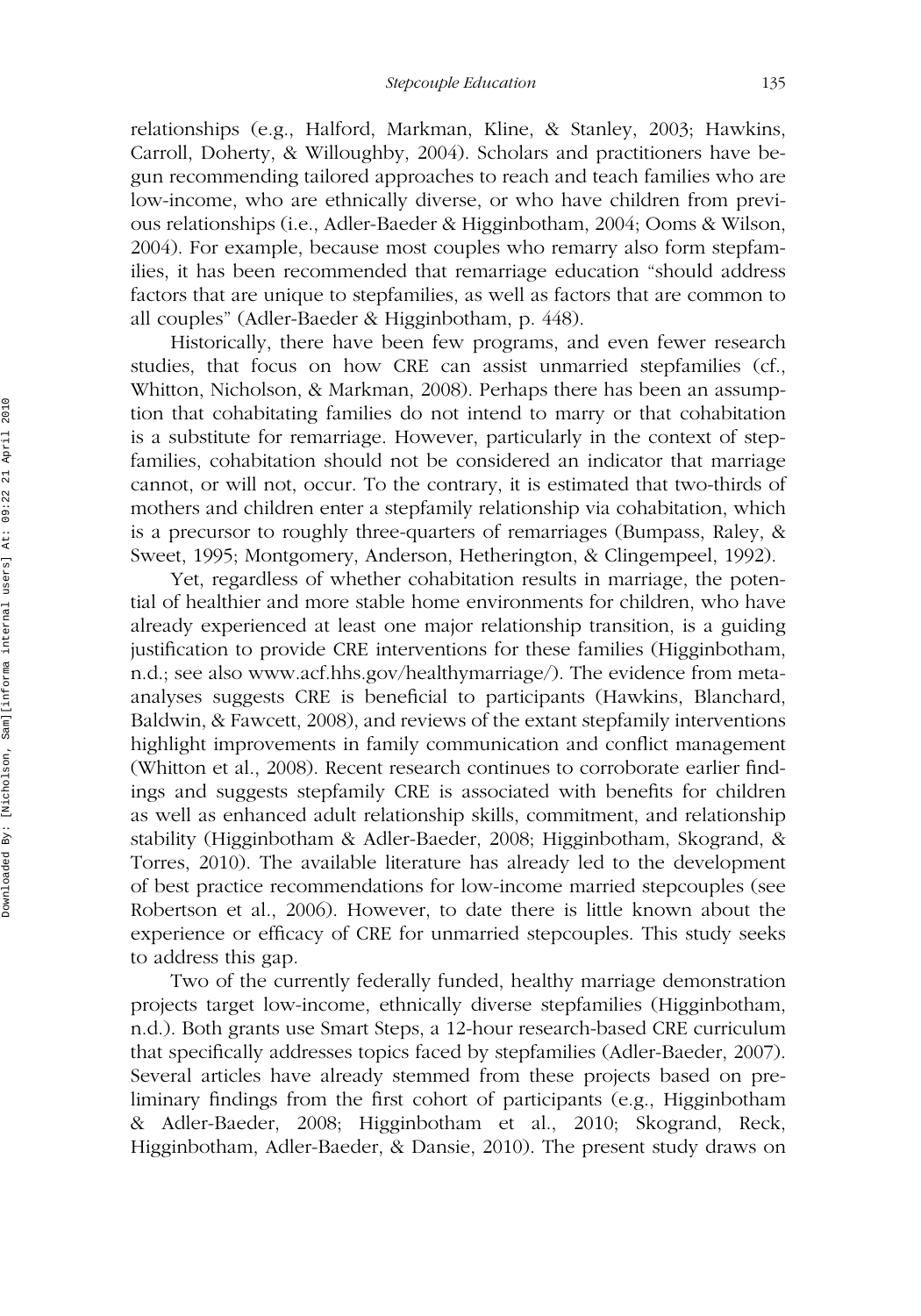data from six cohorts, over a 3-year period, to explore the experience of unmarried participants. Their outcomes are compared, by ethnicity and gender, with those for married participants who attended the same course.

#### METHOD

Participants

Between January 2007 and December 2009, over 1500 adults participated in Smart Steps courses offered via Head Start and community family service agencies throughout Utah. Courses and evaluation materials were offered in English and Spanish. Following an approved human subjects protocol, participants were asked to respond to various questions about their couple relationship prior to beginning the course (T1), at the end of the 6-week course (T2), and one month later at the end of an optional booster session (T3).

Approximately 75% of participants "completed" the course, which was defined by the government as attending 9 of the 12 hours. Approximately, one third of participants returned 4 to 6 weeks after the course concluded for an optional booster session. Due to the researchers' interest in outcomes over time and the corresponding statistical analyses, only participants who completed T1, T2, and T3 surveys were included in the present study ( $n =$ 356). Chi-square statistics were calculated comparing those who completed only the T1 survey, those who completed T1 and T2, and those who completed all three surveys. No statistical differences were found in regard to age, income, or education.

Of the 356 participants used in this sample, 124 adults (34.8%) indicated they were in an unmarried committed relationship. Although not all these individuals were able to attend with their partner, 51 couples (102 adults) in unmarried committed relationships did come together. Men in the unmarried sample had a mean age of 32.6 years and 11.9 years of education, and 61.7% made less than \$30,000 annually. Only 6.4% of the unmarried men made more than \$50,000 annually. The women in the unmarried sample were, on average, 30.3 years old and had 12 years of education. Ninety-two percent made less than \$30,000 annually and only 1.5% made more than \$50,000 annually. Approximately 80% of unmarried male and female participants reported cohabitating with their current partner. The average length of their cohabitation was 25 months. Fifty-three percent of the unmarried female participants were white and another 46.7% reported being Hispanic/Latino. Similarly, 55.1% of men were white (55.1%) and 44.9% were Hispanic/Latino.

The remaining 232 adults (65.2% percent) indicated they were in a married relationship. Of these married couples, 92 attend the course with their spouse (184 adults). Men in the married sample had a mean age of 34.1 years and 12.9 years of education. Fifty-seven percent of married men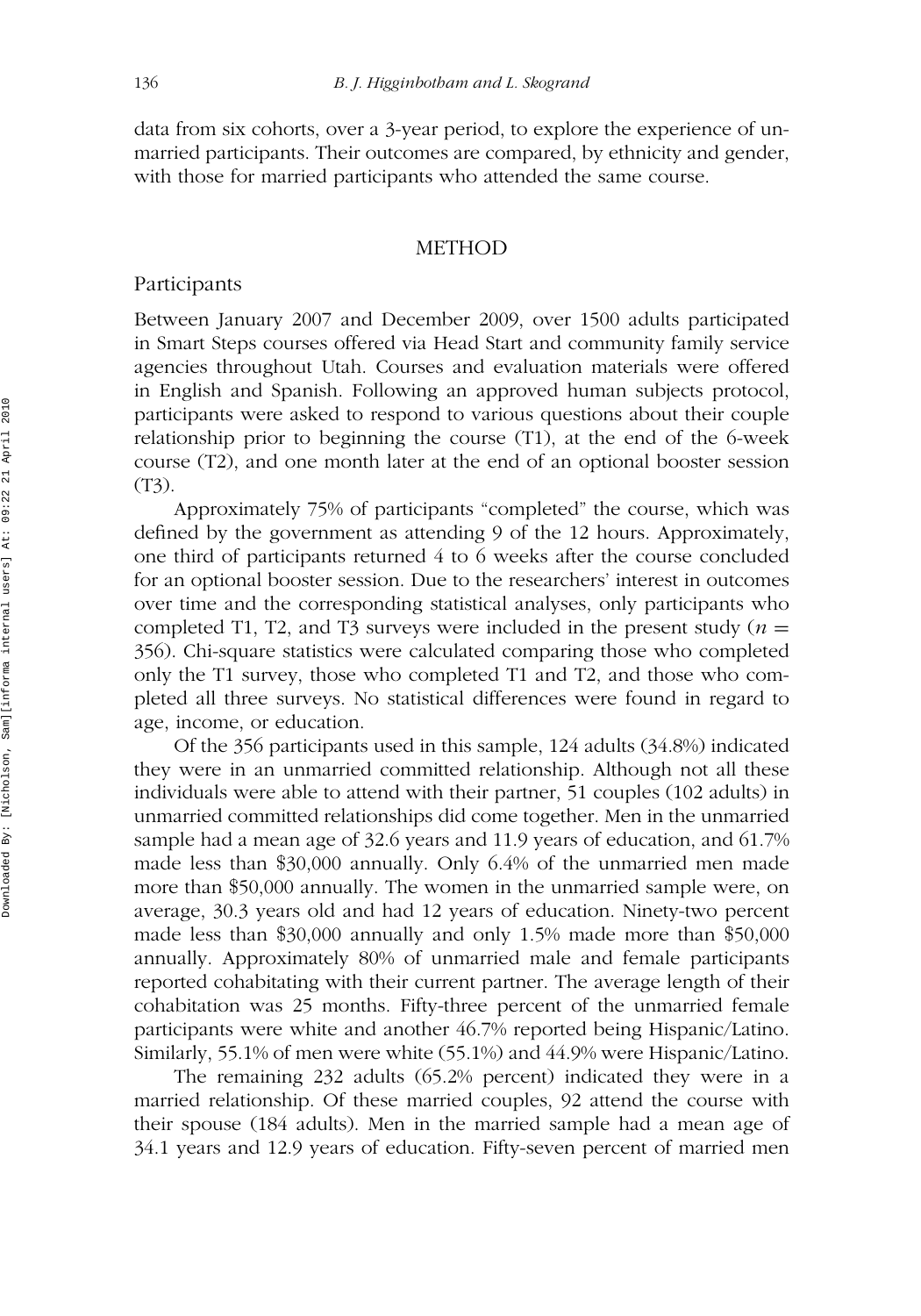made less than \$30,000 annually whereas 12.7% made more than \$50,000 annually. For married women, the average was 32.7 years old and 12.8 years of education. Ninety-one percent of these women made less than \$30,000 annually.

Compared to the unmarried sample, the married participants were slightly older ( $t = 2.76$ ,  $p = .006$ ) and had more education ( $t = 3.02$ ,  $p =$ .003). However, the practical significance of these differences is questionable inasmuch as the mean age was still within two years of each other and education was less than a 1-year difference. There was a higher proportion of Latinos in the unmarried sample ( $\chi^2 = 11.56$ ,  $df = 1$ ,  $p = .001$ ). The two samples did not differ, at T1, on any of the outcomes measured (see later) with the exception of a small, albeit significant, difference on commitment  $(t = 2.30, p = .022)$ . Married participants had a baseline mean of 4.38 (*SD* = .694); unmarrieds, 4.21 (*SD* = .677).

#### Measures

Outcomes reported in this study include a four-item scale of commitment developed by Stanley, Markman, and Whitton (2002). On a five-point Likertscale, ranging from "Strongly disagree" to "Strongly agree," participants rated the following statements: (a) My relationship with my partner/spouse is more important to me than almost anything else in my life; (b) I may not want to be with my partner/spouse a few years from now; (c) I like to think of my partner/spouse and me more in terms of "us" and "we" than "me" and "him/her"; and (d) I want this relationship to stay strong no matter what rough times we may encounter. An average total score was then computed. Alpha values for men and women at each of the three time periods centered around .70. Relationship instability was assessed by summing responses to a four-item scale developed by Booth, Johnson, and Edwards (1983). On a five-point Likert scale ranging from "Strongly disagree" to "Strongly agree," participants rated the following questions: (a) Have you ever thought your relationship might be in trouble? (b) Has the thought of getting a divorce or separation crossed your mind? (c) Have you discussed divorce or separation with a close friend? (d) Have you or your partner/spouse ever seriously suggested the idea of divorce or separation? The alpha values for men and women were consistently around .88.

The project evaluators also created three single-item measures that assessed the degree to which participants agreed with their partner on major relational issues covered in the curriculum: handling finances, dealing with ex-spouses/partners, and parenting  $(1 = "Always disagree" to 5 = "Always$ agree"). The correlations between the outcome variables were all less than .50, suggesting independence and justifying separate analyses.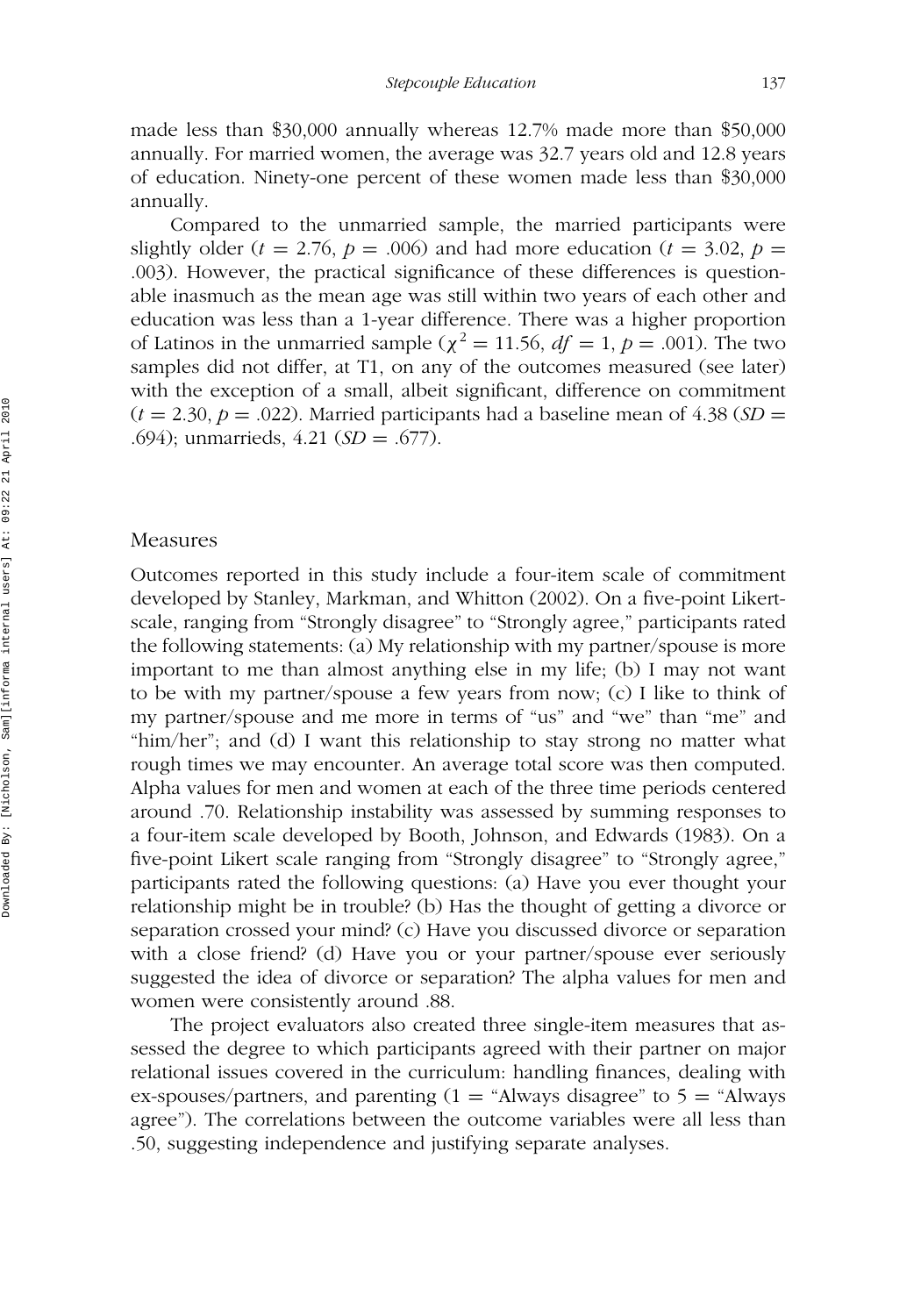#### Post Program Interviews

Thirteen unmarried couples (26 participants) were interviewed separately at the end of the course (T2). Ten of the couples were living together, and the remaining three couples were in a committed relationship but were not cohabiting. These semistructured interviews provided participants an opportunity to provide in-depth feedback about the course and to discuss their experience, in detail. Specific questions related to this study included: "Please tell me about good things that have happened in your couple relationship or in your family, which resulted from taking this course" and "Are there things you plan to do differently in your couples relationship or family life now that you have taken the course?"

There was no formal analysis of the post program interviews that would coincide with the outcome variables because the variables of commitment, relationship instability, and agreement on finances, ex-partners, and parenting did not guide the development of the interview questions. The evaluators, therefore, did not look for, nor did they expect to find, these themes in the qualitative responses. To varying degrees, however, participants volunteered descriptions about how the course impacted each of these areas. They did not necessarily use the same terminology as the outcome variables, but the meaning was similar and examples of participant comments related to the outcome variables are included in the results section. The participants' comments are used to enhance quantitative findings as described by Ragin:

The key features common to all qualitative methods can be seen when they are contrasted with quantitative methods. Most quantitative data techniques are data condensers. They condense data in order to see the big picture. Qualitative methods, by contrast, are best understood as data enhancers. When data are enhanced, it is possible to see key aspects of cases more clearly (Ragin, 1994, p. 92).

Names of participants have been changed for anonymity.

## RESULTS

Because approximately two-thirds of the sample attended the course as a couple, quantitative analyses were run separately for men and women to avoid violations of sample independence. In Table 1, means, standard deviations, and subsample sizes are presented by gender, ethnicity, and marital status at each time point. Results from repeated-measures ANOVAs, with ethnicity (white/Latino) and relationship status (married/unmarried but in a committed relationship) as between-subject factors, suggest stepfamily CRE has comparable effects for all participants (Table 2). Statistical findings are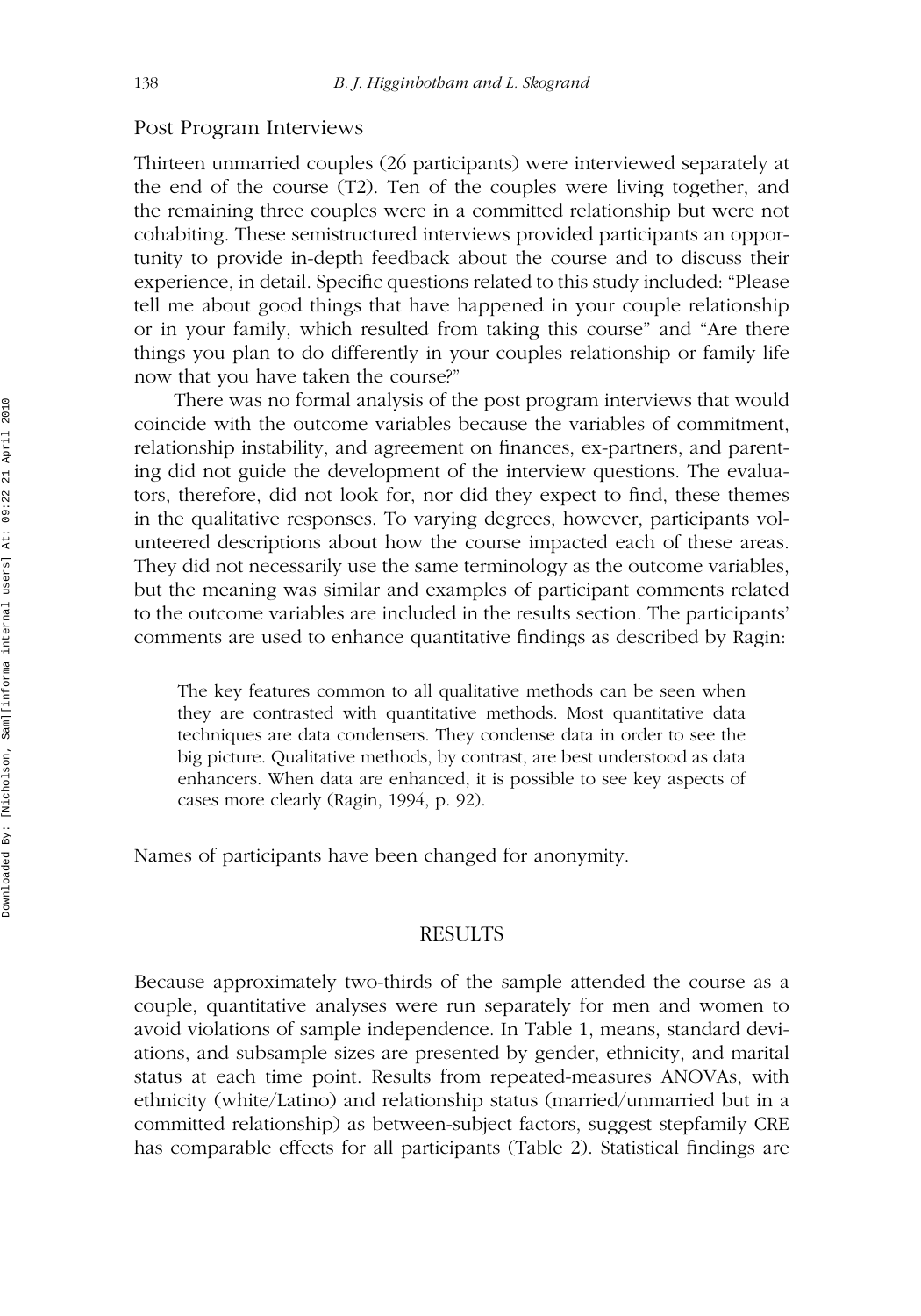|                       |            |                      |                                                          |       |                      |                            | Men          |                      |                                           |        |                |                   |            |                       |                   |                                                                                                                           |                   |                      | Women            |                         |                                    |                |                        |                      |
|-----------------------|------------|----------------------|----------------------------------------------------------|-------|----------------------|----------------------------|--------------|----------------------|-------------------------------------------|--------|----------------|-------------------|------------|-----------------------|-------------------|---------------------------------------------------------------------------------------------------------------------------|-------------------|----------------------|------------------|-------------------------|------------------------------------|----------------|------------------------|----------------------|
|                       |            |                      |                                                          | White |                      |                            |              |                      |                                           | Latino |                |                   |            |                       |                   | White                                                                                                                     |                   |                      |                  |                         |                                    | Latino         |                        |                      |
|                       |            | Married              |                                                          |       | Unmarried            |                            |              | Married              |                                           |        | Unmarried      |                   |            | Married               |                   |                                                                                                                           | Unmarried         |                      |                  | Married                 |                                    |                | Unmarried              |                      |
| <sup>7</sup> ariables |            | $\vert$              | $\mathcal{L}$                                            | ≿     | Ħ                    | S                          | $\geq$       | Ħ                    | S                                         | $\geq$ | Z              | S                 | 2          | Z                     | SD                | 2                                                                                                                         | Ħ                 | SD                   | $\geq$           | Ħ                       | SD                                 | $\geq$         | Ħ                      | SD                   |
|                       |            |                      |                                                          |       |                      |                            |              |                      |                                           |        |                |                   |            |                       |                   |                                                                                                                           |                   |                      |                  |                         |                                    |                |                        |                      |
|                       |            |                      | $0.62$<br>$0.60$<br>$0.52$                               |       |                      |                            |              |                      |                                           |        |                |                   |            |                       |                   |                                                                                                                           |                   |                      |                  |                         |                                    |                |                        |                      |
|                       | 772        |                      |                                                          | ೫ ೫ ೫ | 450<br>4452<br>444   | 8.4.48<br>0.4.48           | 88 B         | 3.33<br>3.4 53       | 41<br>0.58<br>0.47                        | 222    | 385<br>343     | ०००<br>१९५        | なまま        | 4.44<br>4.44          | 582<br>582        | 4 4 4                                                                                                                     | 4.4.4)<br>4.4.4   | 238<br>238           | 4 4 4            | 4.4.4.<br>4.4.4         | 0.78<br>0.00<br>0.0                | 355            | 2.71<br>3.411<br>4.11  | 858<br>858           |
|                       |            |                      |                                                          |       |                      |                            |              |                      |                                           |        |                |                   |            |                       |                   |                                                                                                                           |                   |                      |                  |                         |                                    |                |                        |                      |
|                       |            |                      |                                                          |       |                      |                            |              |                      |                                           |        |                |                   |            |                       |                   |                                                                                                                           |                   |                      |                  |                         |                                    |                |                        |                      |
|                       |            |                      |                                                          |       |                      |                            |              |                      |                                           |        |                |                   |            |                       |                   |                                                                                                                           |                   |                      |                  |                         |                                    |                |                        |                      |
|                       |            |                      |                                                          | 27 27 |                      |                            | 27<br>27     |                      |                                           | 222    |                | 2.13<br>2.36      | 222        |                       | 2.39<br>2.39      | <b>444</b>                                                                                                                | 338<br>238        | 2.35<br>1.95<br>3.07 | 4<br>4<br>4<br>4 | ಗೆ ಪ್ರಜ್ಞ<br>ಗೆ ಪ್ರಜ್ಞೆ | 855<br>885                         | ನೆ ನೆ ನೆ       | 27.18<br>24.18         |                      |
|                       | 775<br>175 |                      | $2.51$<br>$2.51$<br>$2.51$<br>$1.05$<br>$1.05$<br>$0.98$ |       | 335<br>SSS           | $1.32$<br>$1.73$<br>$2.36$ |              | 8588<br>6589         | $\frac{3}{1}$ $\frac{3}{1}$ $\frac{6}{5}$ |        | 5.887<br>8.897 |                   |            | 7.13<br>7.13<br>6.65  |                   |                                                                                                                           |                   |                      |                  |                         |                                    |                |                        | 3.11<br>2.11<br>2.12 |
|                       |            |                      |                                                          |       |                      |                            |              |                      |                                           |        |                |                   |            |                       |                   |                                                                                                                           |                   |                      |                  |                         |                                    |                |                        |                      |
|                       |            |                      |                                                          |       |                      |                            |              |                      |                                           |        |                |                   |            |                       |                   |                                                                                                                           |                   |                      |                  |                         |                                    |                |                        |                      |
|                       |            |                      |                                                          | ೫ ೫ ೫ | 3.5%<br>25%          | 0.0.9<br>0.0.9             | 27<br>27     | 3.50<br>3.50<br>3.67 | 4 1 1 2<br>1 1 2                          | 888    | 486<br>348     | $\frac{285}{100}$ | 888        | 3345<br>3345          | $\frac{0}{0.5}$   | $\begin{array}{ccccc} & \mathcal{L} & \mathcal{L} & \mathcal{L} \\ & \mathcal{L} & \mathcal{L} & \mathcal{L} \end{array}$ | 8578<br>3578      | 8. R<br>0. D<br>0. D | ねねね              | 23<br>2368              | 53<br>123                          | ききき            | ನ ನೆ ನೆ<br>ಸೆ ನೆ ನ     |                      |
|                       | ドドド        |                      |                                                          |       |                      |                            |              |                      |                                           |        |                |                   |            |                       |                   |                                                                                                                           |                   |                      |                  |                         |                                    |                |                        | 125<br>175           |
|                       |            |                      |                                                          |       |                      |                            |              |                      |                                           |        |                |                   |            |                       |                   |                                                                                                                           |                   |                      |                  |                         |                                    |                |                        |                      |
|                       |            |                      |                                                          |       |                      |                            |              |                      |                                           |        |                |                   |            |                       |                   |                                                                                                                           |                   |                      |                  |                         |                                    |                |                        |                      |
|                       |            |                      |                                                          |       |                      |                            | <u>ដ ដ ដ</u> |                      | <u>영급품</u>                                |        |                | 333<br>115        | 222        | 44<br>3.40<br>3.50    | 333<br>1934       | 4 4 4<br>4                                                                                                                | 3.35<br>3.35      | 8.85<br>0.05         | 37<br>37         | 8649<br>2549            | $\frac{25}{12}$<br>$\frac{25}{12}$ | おおお            | 88<br>2.3.24<br>2.5.26 |                      |
|                       | じじじ        | 3.16<br>3.37<br>3.49 | $\begin{array}{c} 1.16 \\ 1.05 \\ 1.0 \end{array}$       | ର ର ର | 3.38<br>3.39         | $\frac{26}{1.18}$          |              | 2.86<br>2.79         |                                           |        | 7.42<br>7.42   |                   |            |                       |                   |                                                                                                                           |                   |                      |                  |                         |                                    |                |                        |                      |
|                       |            |                      |                                                          |       |                      |                            |              |                      |                                           |        |                |                   |            |                       |                   |                                                                                                                           |                   |                      |                  |                         |                                    |                |                        |                      |
|                       |            |                      |                                                          |       |                      |                            |              |                      |                                           |        |                |                   |            |                       |                   |                                                                                                                           |                   |                      |                  |                         |                                    |                |                        |                      |
|                       | 888        |                      |                                                          | ର ର ର | 8.25<br>2.49<br>2.49 | 1.93<br>0.53               | 27<br>27     | ತ್ತ ಜಿ<br>ನೆ. ಜಿ. ಸ  | 227                                       | 888    | 3.38<br>3.36   | 8 8 9<br>1 1 9    | <b>355</b> | 15<br>3.3.38<br>3.3.9 |                   | <b>444</b>                                                                                                                | 3.3<br>3.4<br>3.9 | 5.85<br>2.85         | ನಿನಿನಿ           | 3.36<br>3.36            |                                    | 37<br>37<br>37 | 3.38<br>3.38           |                      |
|                       |            | 3.14<br>3.49         | 8888                                                     |       |                      |                            |              |                      |                                           |        |                |                   |            |                       | $\frac{58}{0.30}$ |                                                                                                                           |                   |                      |                  |                         | 1.17<br>0.93<br>1.03               |                |                        | 0<br>138<br>138      |

TABLE 1 Sample Size, Means, and Standard Deviations at Pre, Post, and Booster Session **TABLE 1** Sample Size, Means, and Standard Deviations at Pre, Post, and Booster Session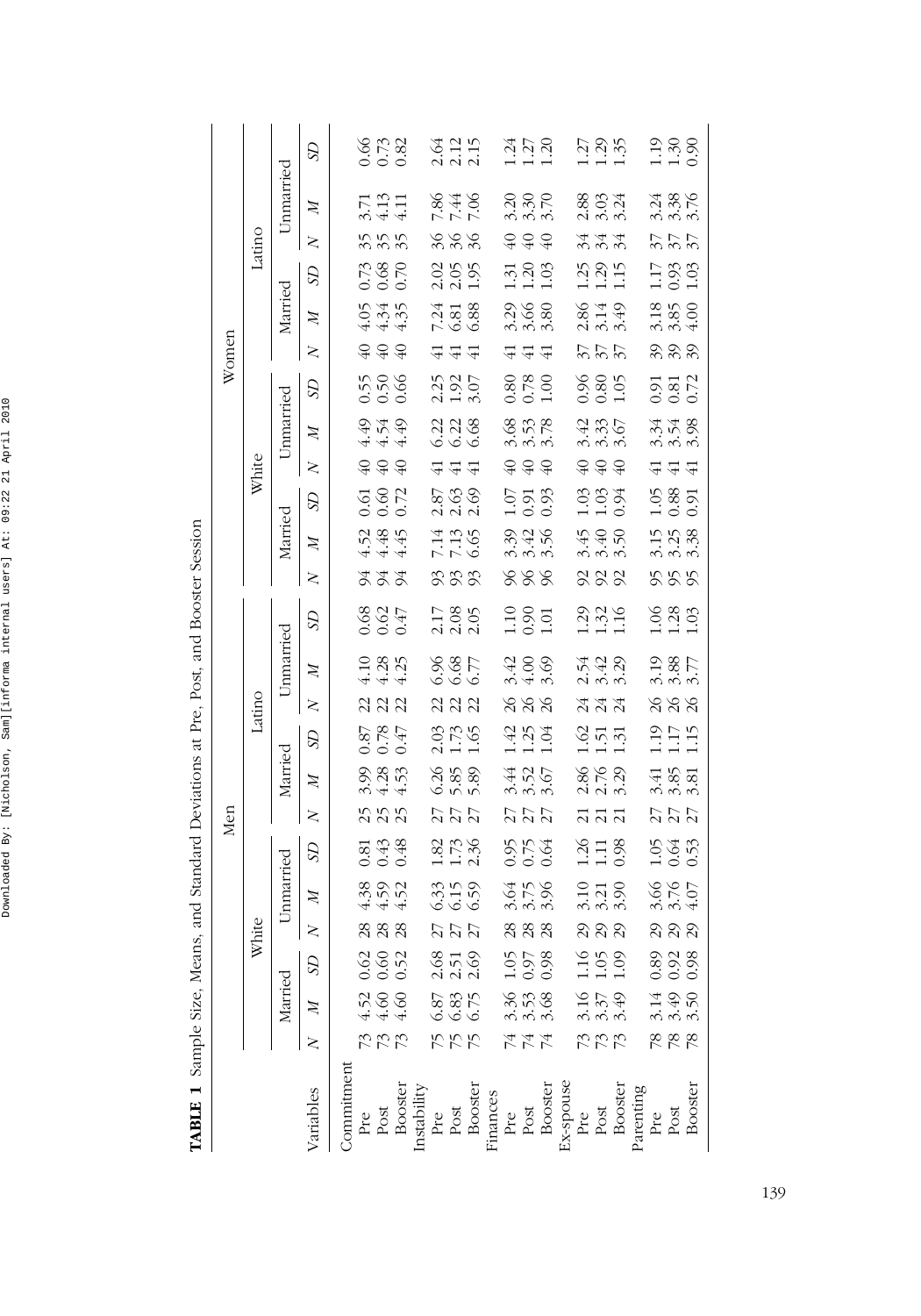|                          | F(df)         | Þ     | Partial $n^2$ |
|--------------------------|---------------|-------|---------------|
| Commitment               |               |       |               |
| Men                      | 7.18 (2,144)  | 0.001 | 0.091         |
| Women                    | 9.33(2,205)   | 0.000 | 0.083         |
| Relationship instability |               |       |               |
| Men                      | 0.76(2,145)   | 0.472 | 0.010         |
| Women                    | 1.59(2,202)   | 0.206 | 0.016         |
| Agreement: Finances      |               |       |               |
| Men                      | 5.16 (2,148)  | 0.007 | 0.065         |
| Women                    | 8.99 (2,208)  | 0.000 | 0.080         |
| Agreement: Ex-spouse     |               |       |               |
| Men                      | 9.08(2,140)   | 0.000 | 0.115         |
| Women                    | 5.09(2,193)   | 0.007 | 0.050         |
| Agreement: Parenting     |               |       |               |
| Men                      | 14.79 (2,154) | 0.000 | 0.161         |
| Women                    | 24.93 (2,208) | 0.000 | 0.193         |

**TABLE 2** Summary of Repeated-Measures ANOVAs

summarized next, and quotes from the qualitative interviews are included to illustrate how participants thought about these aspects of their relationship.

## Commitment

Overall, commitment scores increased significantly for both men  $[F(2,144) =$ 7.18,  $p = .001$ , partial  $\eta^2 = .091$  and women  $[F(2,205) = 9.33, p < .001,$ partial  $\eta^2$  = .083]. Ethnicity had significant main effects for both men [*F*(1,145)  $= 11.11, p = .001$ , partial  $\eta^2 = .071$  and women  $[F(1,206) = 17.50, p < .001,$ partial  $\eta^2 = .086$ . This is largely explained by Latino participants, male and female, starting the program with lower levels of commitment. However, by T3 the differences were minimal. This trend is captured in the time  $\times$ ethnicity interaction statistics for men and  $[F(2,144) = 3.05, p = .051$ , partial  $\eta^2 = .041$ ] and women  $[F(2,205) = 9.96, p < .001,$  partial  $\eta^2 = .089$ ]. There were no differences by marital status.

Participants who were interviewed did not specifically use the word commitment in their responses to interview questions. However, embedded in many comments were behaviors or attitudes that indicated commitment to the relationship. A Latino couple, Albert and Sara, were dating. Sara had two children from a previous marriage. Albert described an enhanced sense of responsibility in anticipation of their marriage:

I'm not going to do what I did when I was single. Now I have a responsibility and I have another person in my responsibility. I'm not going to be able to do certain things, but I have to think more about her and move my wants to the side a little.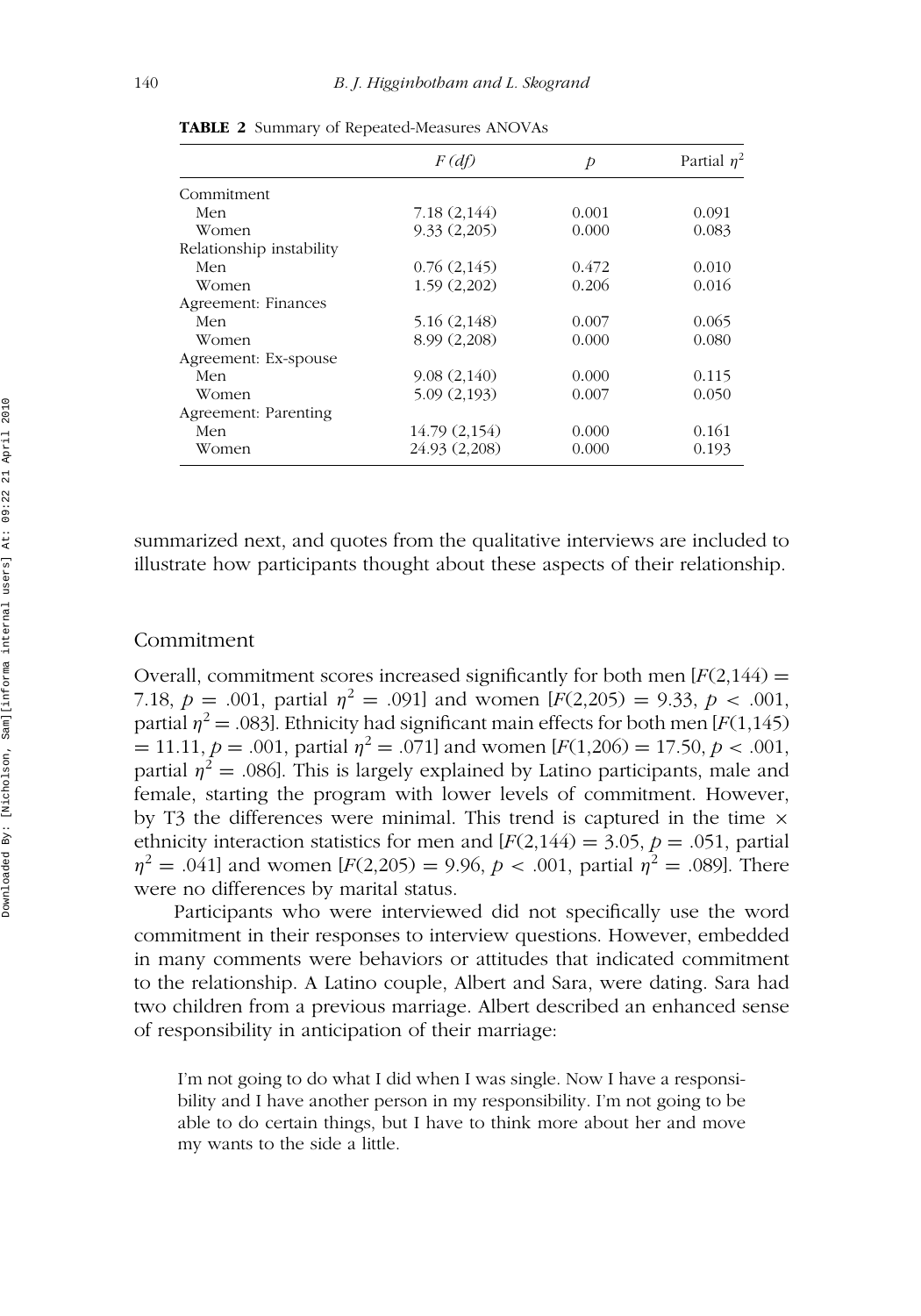#### Relationship Instability

Instability decreased across the three assessments, although declines were not significant. Despite the lack of statistical significance in the quantitative analyses, in the qualitative interviews, participants indicated they perceived the course helping their relationship become more stable and strong. For example, Julie and Martin, a white couple, were dating and planned to marry. Julie had five children from a previous marriage and Martin had been married previously but had no children. Martin said the following after completing the course:

I'm ... taking these classes and getting a stable foundation between us before we get married—and I'm planning on marrying her. I just want to do this [marriage] different than my first one because my first one didn't work out because of some issues. So I want to be prepared.

Roberto and Maria, a Latino couple, were living together. She had two children and he had none. Before taking the stepfamily course, they both agreed that there were relational challenges between Roberto and her children. In fact, it was to the point where Maria was afraid that they would not be able to maintain their relationship:

Just a little more and the relationship was going to break. And thanks to these classes we have now united ourselves. His personality is very strong and attending the class made him understand that, in that way, in the way he acted, things weren't going to get resolved. Yes, on my part I don't argue so much with him ... and now everything is very different, we try to talk about things and not end up in a fight.

Roberto agreed that the stepfamily course had helped stabilize their relationship. He said, "Well, now that there are less problems and we get along better ... now there is more communication and everything."

#### Agreement: Finances

Agreement on finances improved significantly for men  $[F(2,148) = 5.16]$ ,  $p = .007$ , partial  $\eta^2 = .065$ ] and women  $[F(2,208) = 8.99, p < .001,$  partial  $\eta^2$  = .080, with no main effects for ethnicity or marital status. However, there was a significant time x ethnicity interaction for women  $[F(2,208) =$ 3.43,  $p = 0.034$ , partial  $\eta^2 = 0.032$ , Latino women started off lower than white women at T1 but were higher at T2 and T3 assessments.

Anita and Ron, a white couple, had been dating for 4 years and planned to marry. They enrolled in the stepfamily course because they were concerned about how Anita's twin daughters, age 12, and Ron's daughter, age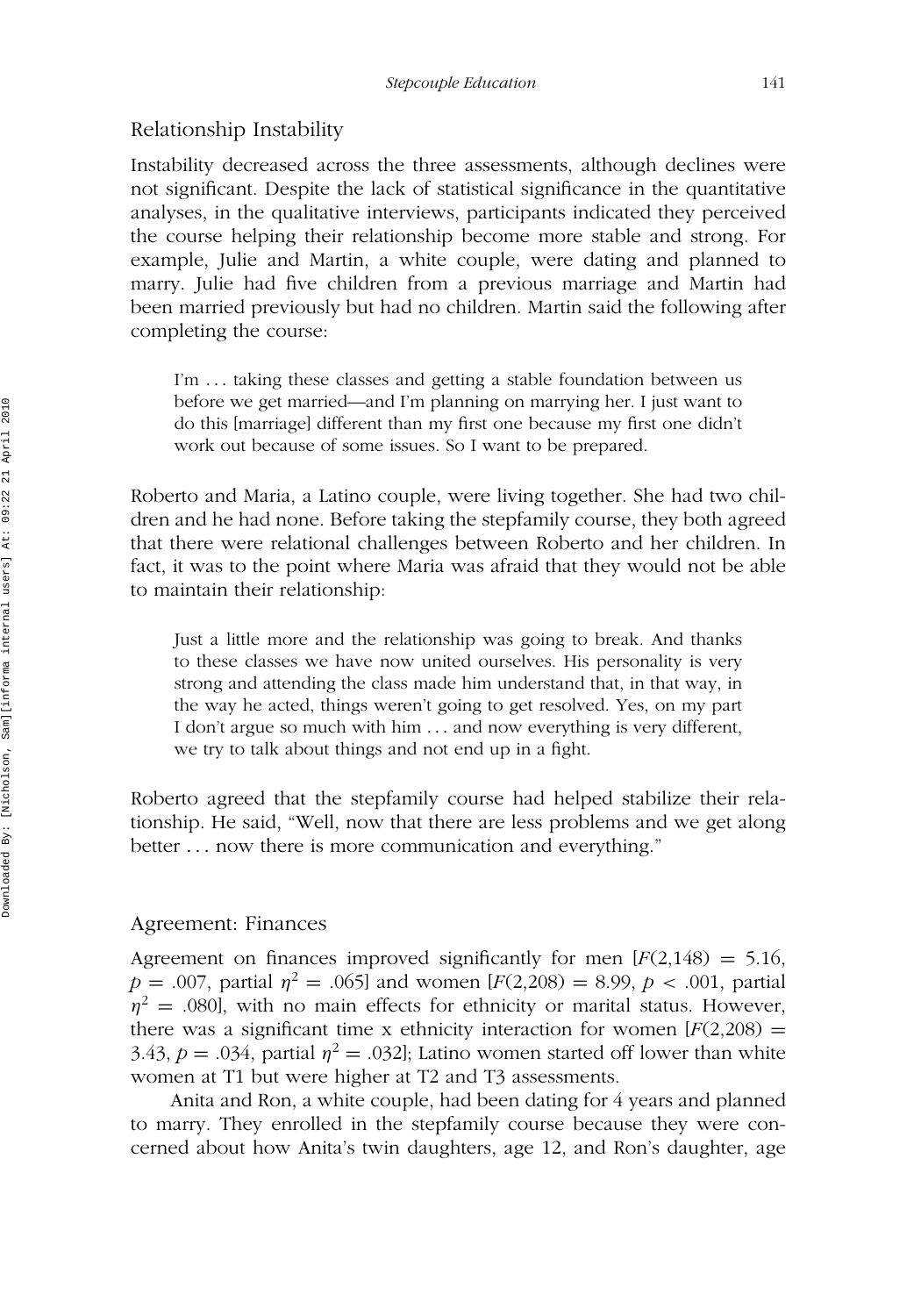14, would adjust to living together. When asked if she planned to do anything differently after taking the course, Anita said:

We've learned a lot. I can't even remember it all, but the money part really helped us because we didn't know what we were going to do. And, you know, people can fight about money—holy cow, they can fight about money! So, yeah, a lot of good things have happened... .

#### Agreement: Ex-Partner

Men  $[F(2,140) = 9.08, p < .001$ , partial  $\eta^2 = .115$ ] and women  $[F(2,193) =$ 5.09,  $p = .007$ , partial  $\eta^2 = .050$ ] reported increased agreement on how to deal with ex-partners. Ethnicity had a significant main effect for both men  $[F(1,141) = 4.49, p = .036,$  partial  $\eta^2 = .031$  and women  $[F(1,194) = 8.73,$  $p = .004$ , partial  $\eta^2 = .043$ , with married and unmarried whites reporting greater agreement at each of the three time points.

It was relatively rare for participants to talk about ex-partners when interviewed. The interviews clarified why. For several participants, ex-partners were not even in the picture, or there was no disagreement as a couple about how to deal with ex-partners. For example, a white woman said, "My ex-husband isn't really involved, so this class wasn't so much for me to be able to communicate with the ex." Allen and Connie were a white couple who were living together and who did have ongoing interaction with an ex-partner. Connie and Allen had two children each. Allen described how his approach to Connie's ex-partner had changed out of respect for Connie's son.

I've learned also that I don't talk about [her ex] in any sort of way that would be rude or putting him down, belittling him in front of his kid because [her son] might take it personal as he is a part of him.

## Agreement: Parenting

Both men  $[F(2,154) = 14.79, p < .001$ , partial  $\eta^2 = .161$  and women  $[F(2,205)$  $=$  27.10,  $p < .001$ , partial  $\eta^2 = .209$ ] reported improvements in the area of agreement on parenting with no statistical differences by race or marital status. Several participants talked about parenting and how they were implementing practices they learned in the course. They would often say things like, "We're trying things we learned in class." One participant reported, "[We learned] better discipline ideas, following through with discipline, more structure, better communication." A white couple, Lisa and Tim, had disagreed about how to discipline Lisa's two children ever since they moved in together.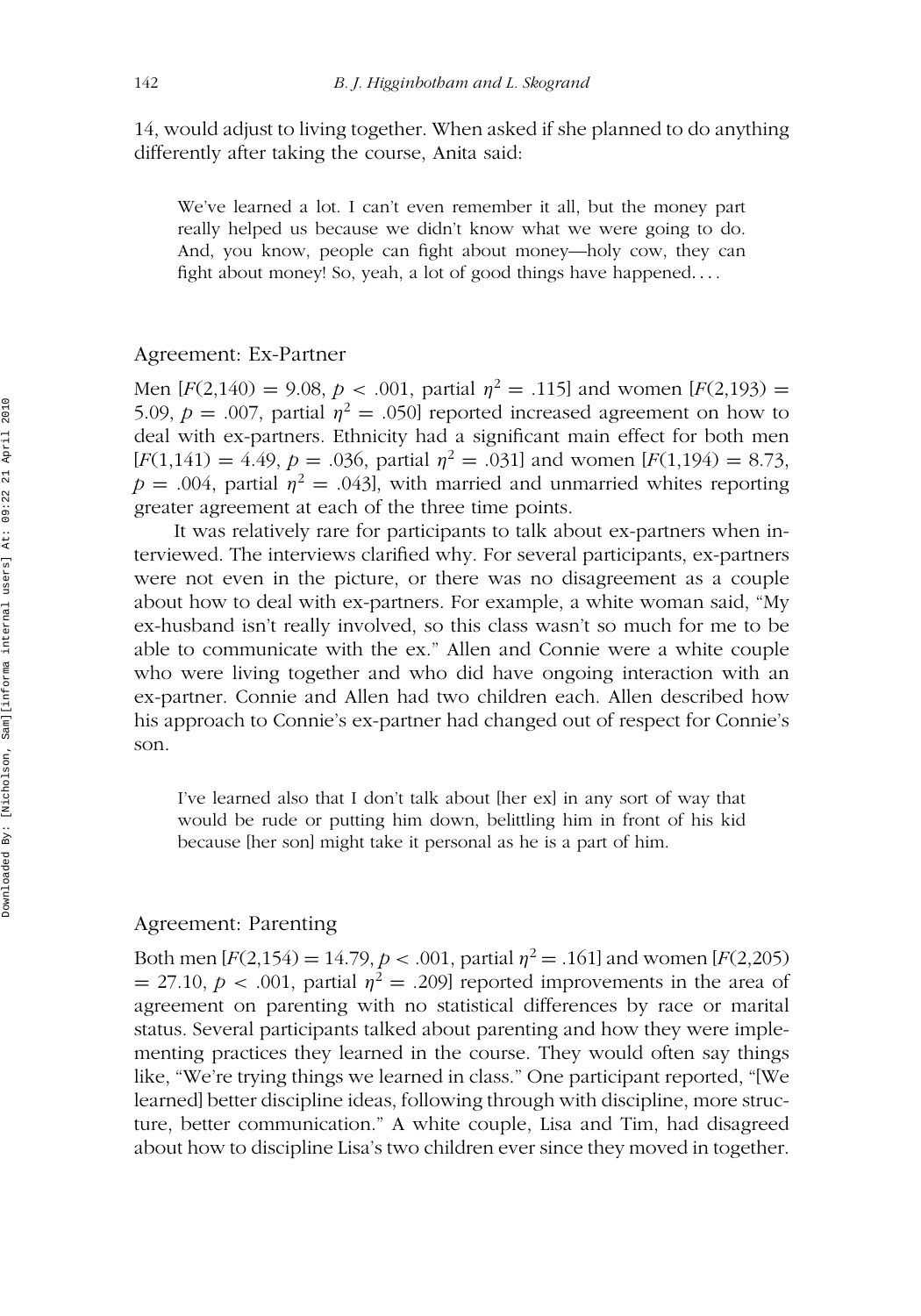Lisa shared her concern about Tim's way of disciplining before attending the course:

I felt he was a little too tough on the kids or I felt he was too overbearing on his opinions or how he thought the house should run. ... You're walking into our family. This is what I had done and to change everything all of the sudden is too much for all of us, for me and the kids.

Tim said, "I possibly wasn't aware I didn't have enough patience or self-control."

As a result of attending the stepfamily course, Tim and Lisa enhanced their couple communication and developed a shared understanding of discipline:

*Tim:* Just having more self-control and more patience with the children is what I have learned from this program and how to cope, to be better and stronger and strengthen our relationships together in the family. *Lisa:* We have communicated a lot better. I think we got a lot of questions answered... . We know what we expect from the kids and I think the kids are less confused. They know what we expect so it's a lot easier. The kids have been amazing. They've totally changed. So it's been good.

#### DISCUSSION

Robertson and colleagues (2006) have provided CRE recommendations for low-income, married stepcouples; however, this is the first known study to focus on low-income, unmarried stepcouples who attended a stepfamily course. Quantitative data were collected before and at the end of the 6-week course, and one month later. In addition, qualitative data were collected about the couples' experiences in taking the course. These quantitative and qualitative findings provide some answers, raise many questions, and allow for speculation about the stepfamily education experience for unmarried participants.

Albeit an exploratory study, the findings suggest stepcouples, regardless of their ethnicity or marital status, may benefit similarly from stepfamily CRE. Participants report that commitment tends to go up and agreement on key relationship issues improves. Statistically, there were no changes on the relationship instability variable; however, multiple participants talked about how the class strengthened their relationship. One participant talked about how she no longer wanted to be with her partner at the beginning of the classes but by the end "everything [was] different." Others identified behaviors they were changing, which could theoretically affect stability. They said things like "now we're going to talk about things more."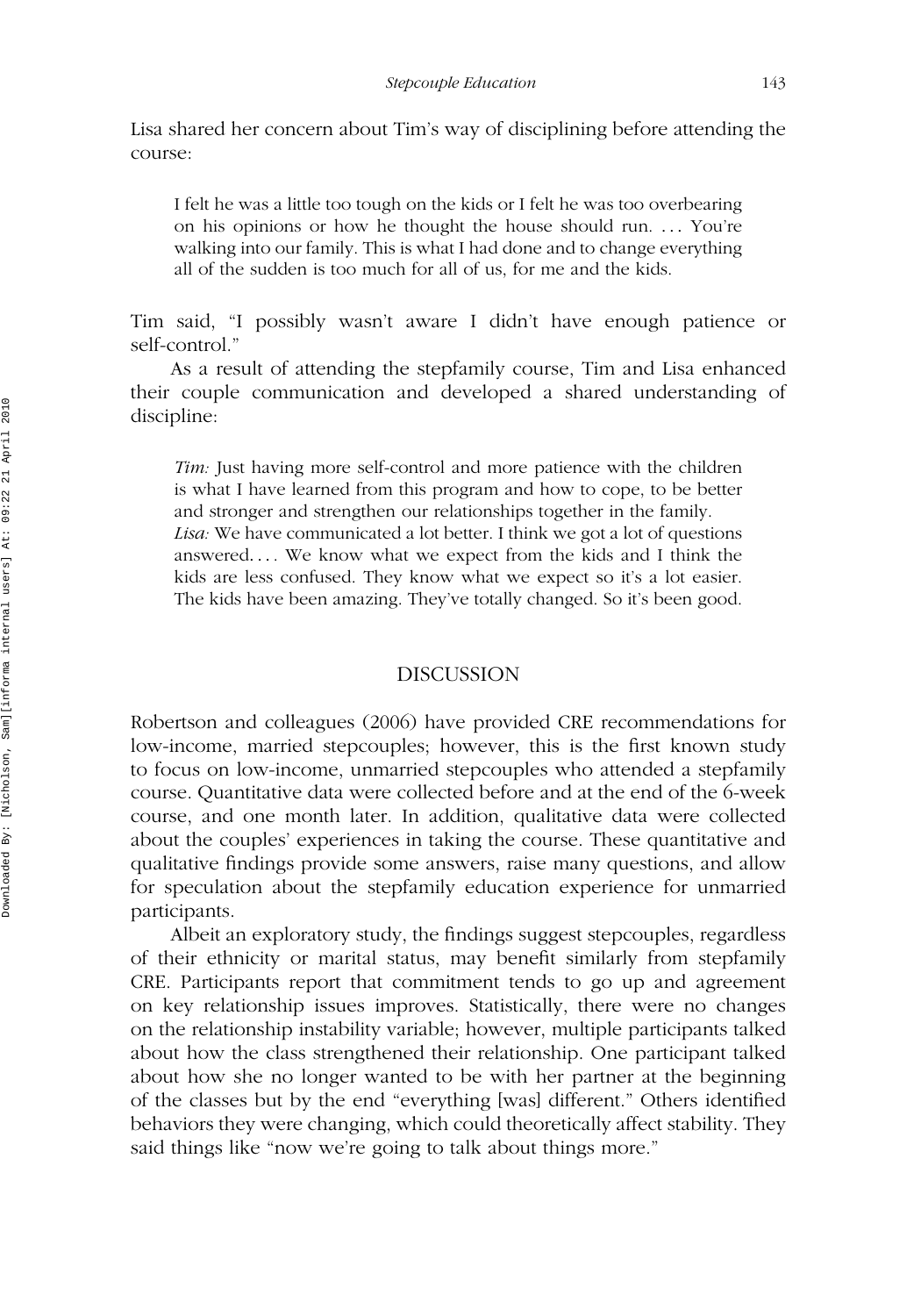Discrepancies between the quantitative data and qualitative interviews raise the question as to whether forced-choice surveys fully capture the results of stepfamily CRE for unmarried stepcouples. Consistent with previous recommendations for research-related best practices, further qualitative research is warranted to truly understand what unmarried stepcouples are dealing with in their lives, what aspects of relationship quality are really important to them, and the benefits they personally perceive from participating in stepfamily education (cf., Coleman, Ganong, & Fine, 2000). It would also be noteworthy to identify if there is a "selection" effect. If in fact stepfamily CRE primarily draws stepcouples who already have a greater commitment or desire to make their relationship work, the research findings may be influenced by ceiling effects and/or a restriction of range (cf., Stanley, 2001).

#### Implications for Practice

Existing recommendations for practitioners posit that individuals feel most comfortable in family life education with people of similar characteristics (e.g., Lengua et al., 1992). Regarding stepcouples, Adler-Baeder and Higginbotham (2004) suggest: "Although program content can be infused into general marriage education curricula for mixed-group participants, effectiveness will likely be enhanced if couples forming stepfamilies participate in a homogeneous group" (p. 455). Yet, what has not been asked or researched is the degree of homogeneity that is optimal. How homogeneous should participants in a stepfamily education class be? This is a difficult question to answer. For example, there are diverse possible partner combinations that can differentiate remarriage and stepfamily living, and the presence or absence of children that are "yours, mine, and ours" introduces additional variations (Ganong & Coleman, 2004). That said, although speculative, the findings presented herein give some indication that as long as participants are experiencing stepfamily related issues—whether it is through cohabitation, marriage, or serious dating—participants benefit fairly equitably.

The implications of these findings are multifaceted. First, programmatically, it does not appear necessary to target or screen out stepcouples by relationship status. There did not emerge in this study any reason why married and unmarried committed stepcouples should be discouraged or disallowed from taking stepfamily CRE classes jointly. Married participants may consider the educational opportunity as "remarriage enrichment," while unmarried participants may see it as "marriage preparation" or "relationship education." Whatever participants call it, if the curriculum focuses on relationship skills in the context of stepfamily life—as is the case with Smart Steps—the material appears to be relevant and helpful to a diverse group of stepcouples.

A second implication, which also needs further empirical validation, is whether joint attendance of married and unmarried stepcouples has an additive benefit. Reports from some unmarried participants in our study suggest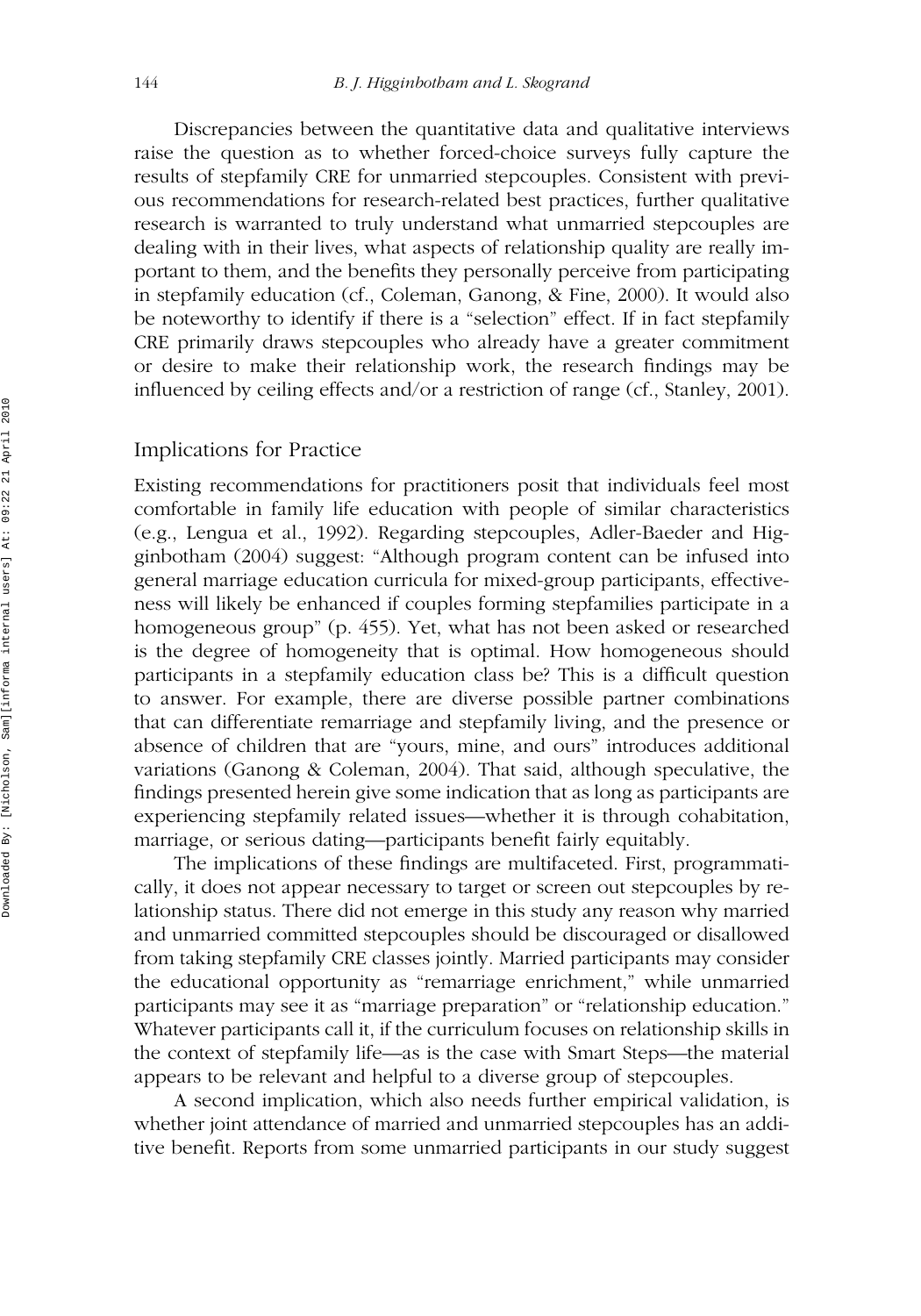that they value the different perspectives of those who are married and more experienced. One man enjoyed the diversity in his class, which included cohabiting, engaged, and married stepcouples. He described a benefit of the group's composition: "We were in there with stepfamilies who had been stepfamilies for long periods of time ... and it really helped because a lot of the problems that we were going through they've already experienced, and they would share with us what worked for them and what didn't."

From a social policy perspective, which tends to see marriage as a positive family structure, if fear of marriage, commitment, or relationship failure is a concern for unmarried stepcouples, they may actually benefit from the normalizing and social support that occurs through group discussions with other stepcouples from diverse backgrounds and arrangements. Some unmarried couples may understandably be reticent about remarriage because of the things they see in the media (see Leon & Angst, 2005). However, in a CRE class that includes married participants, unmarried couples can get a nonsensationalized or stereotyped message about the remarriage experience. For example, one Latino woman in our study shared, "Everyone kept telling me, 'But he has kids!'... I thought that I was the only case, but now I realize that there are many people who are in our situation. ... After taking this class, my life changed. It doesn't bother me that he already had kids."

A third related implication deals with the timing of stepfamily education. Because of some negative findings regarding cohabitation outcomes (Smock, 2000; Xu, Hudspeth, & Bartkowski, 2006), practitioners may question efforts that appear to promote this family structure. However, the question practitioners should ask is if the period of cohabitation is the "teachable moment" for stepfamilies. Unmarried stepcouples—especially those who enroll in CRE programs—likely consider cohabitation to be a type of remarriage preparation, and increasingly it appears cohabitation is to remarriage what engagement is for first marriage (Higginbotham, Miller, & Niehuis, 2009; Wineberg & McCarthy, 1998). Around 75% of couples will cohabit before remarriage, and with nearly half of all U.S. marriages being a remarriage for one or both partners there are a lot of people who are raising children in unmarried relationships (Bumpass et al., 1995; Ganong & Coleman, 2004; Montgomery et al., 1992; Teachman, 2008). Just as it is difficult to get non-parents to come to parent education, trying to target pre-cohabitation stepcouples for remarriage or stepfamily education programs may be premature. They may not feel like they need it yet.

#### Limitations

There are numerous limitations in this exploratory study, as is often the case with conducting evaluations with populations that are difficult to access or follow, such as low-income and ethnic minority groups (Bamberger, Rugh,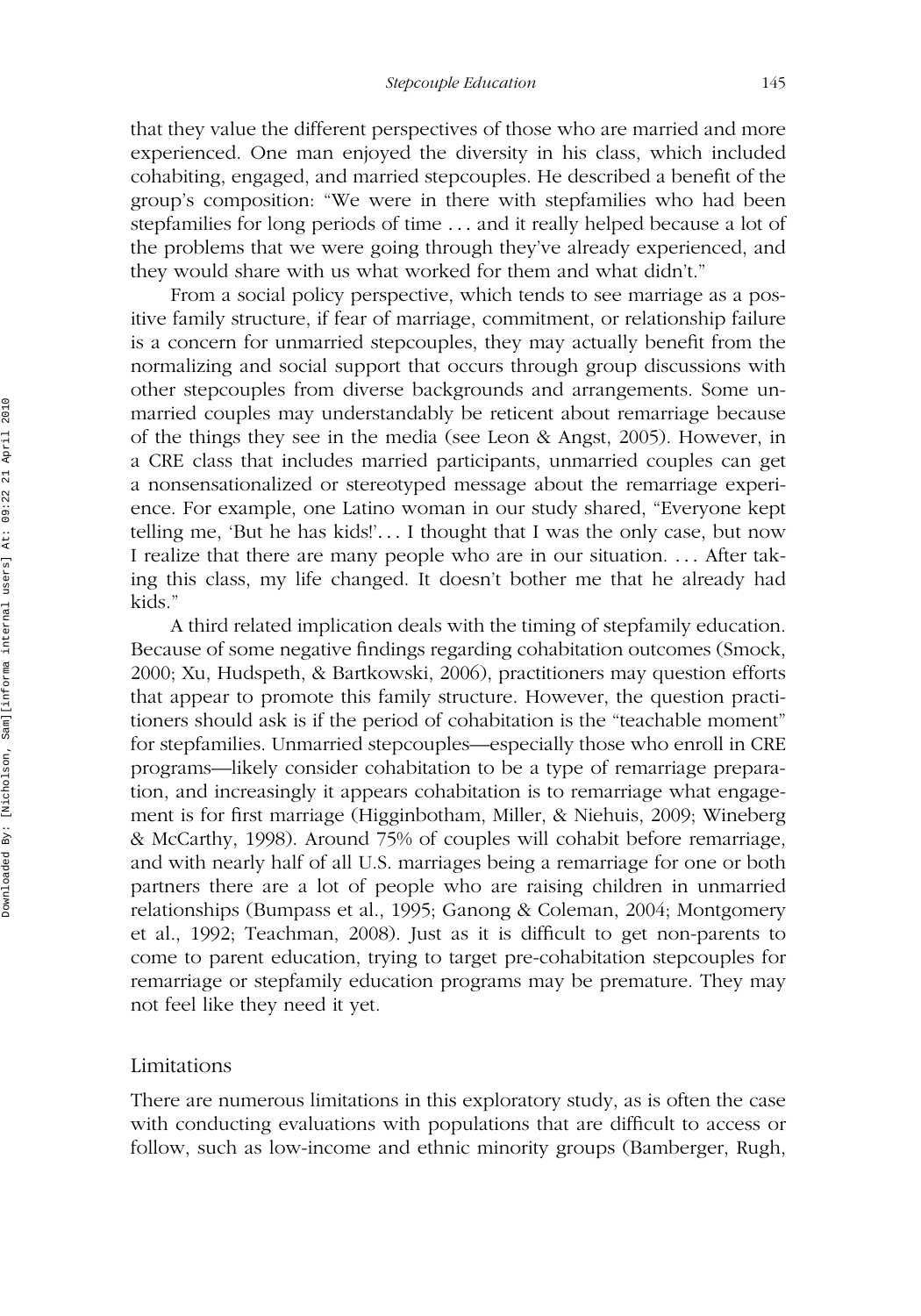Church, & Fort, 2004; Heppner, Wampold, & Kivlighan, 2008). Furthermore, stepfamily education has not been implemented or researched extensively for low-income, Latino populations, and, therefore, it is difficult to know what the culturally appropriate evaluation criteria would be in these initial studies. In an attempt to address this difficulty, qualitative interviews were conducted. However, the contribution of the qualitative data is restricted in that the questions were not aligned with the quantitative data to create a true mixed-methods study. Inherent quantitative limitations, owing to the selected statistical analyses and the evaluation design in general, further temper conclusions that may be drawn from the present study. Specifically, there is the lack of a control group, the inclusion of single-item measurements, and self-report rater bias. Although these limitations are common in exploratory studies, particularly for group interventions in "real-world" settings (see Bamberger et al., 2004), these findings should be viewed as an initial empirical foray into the examination of the CRE experience for diverse stepcouples.

In summary, the results of this study suggest that unmarried stepcouples do not differ from those of married stepcouples in the outcomes measured over the course of a stepfamily CRE program. Whether white or Latino, married or unmarried, improvements were noted on commitment as well as agreement on specific relationship issues. Additional study is needed to explore the degree to which best practices for stepfamily education should be, or even need to be, different for unmarried committed stepcouples. Although policy and empirical evidence of effectiveness generally drive the practice of CRE, additional studies on the perceptions, motivations, and interests of differing types of stepcouples will be essential not just to recruit and retain this large group of potential participants but to determine whether the field is really addressing and meeting their needs with the extant approaches and interventions.

## **REFERENCES**

- Acs, G., & Nelson, S. (2003). *Changes in family structure and child well-being: Evidence from the 2002 National Survey of America's Families*. Washington, D.C.: The Urban Institute.
- Adler-Baeder, F. (2007). *Smart Steps: Embrace the journey*. Auburn, AL: National Stepfamily Resource Center.
- Adler-Baeder, A., & Higginbotham, B. (2004). Implications of remarriage and stepfamily formation for marriage education. *Family Relations*, *53*, 448–458.
- Bamberger, M., Rugh, J., Church, M., & Fort, L. (2004). Shoestring evaluation: Designing impact evaluations under budget, time and data constraints. *American Journal of Evaluation*, *25*, 5–37.
- Booth, A., Johnson, D., & Edwards, J. N. (1983). Measuring marital stability. *Journal of Marriage and the Family*, *38*, 387–394.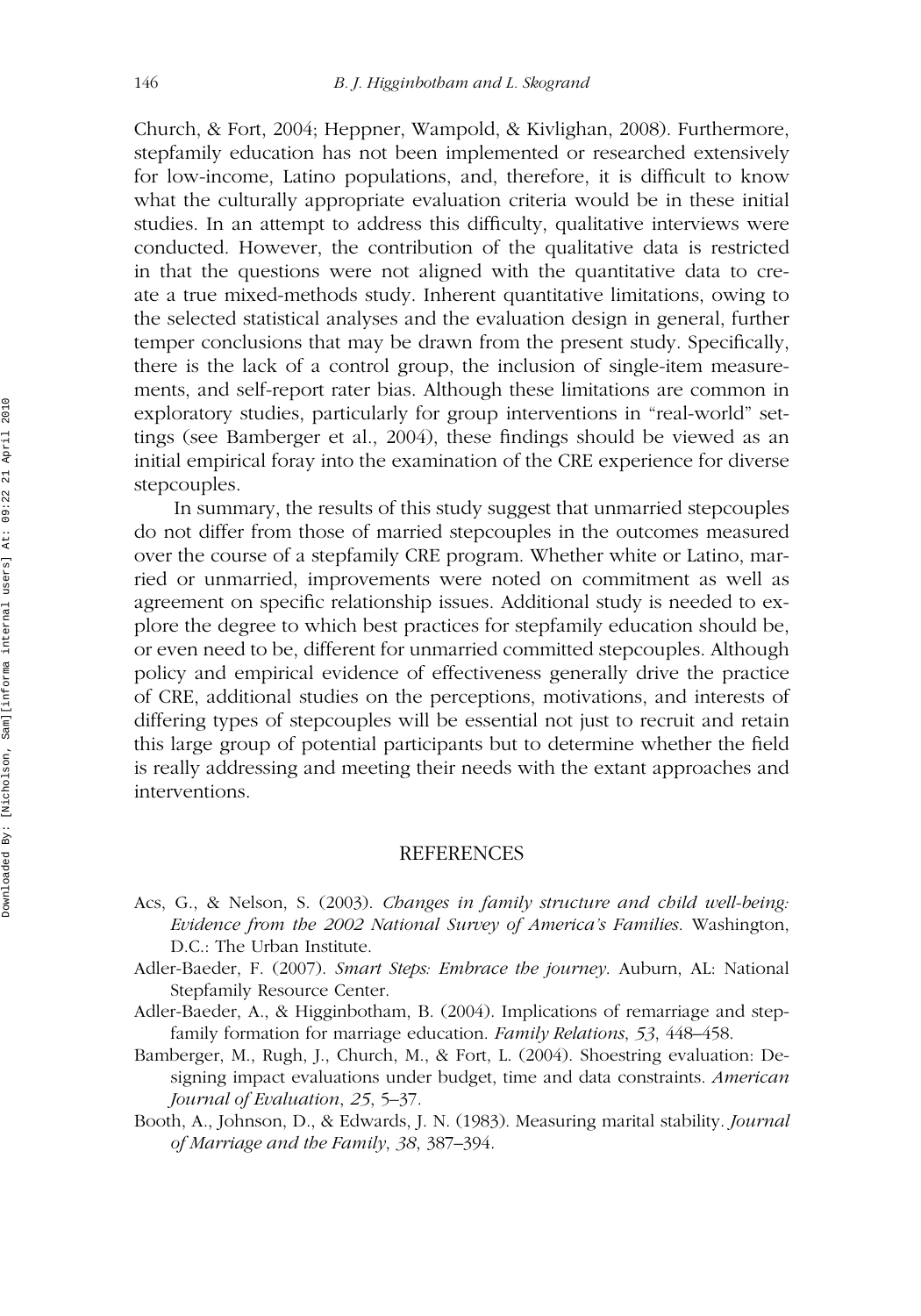- Bumpass, L., Raley, K., & Sweet, J. (1995). The changing character of stepfamilies: Implications of cohabitation and nonmarital childbearing. *Demography*, *32*, 425–436.
- Coleman, M., Ganong, L., & Fine, M. (2000). Reinvestigating remarriage: Another decade of progress. *Journal of Marriage and the Family*, *62*, 1288–1307.
- Ganong, L. H., & Coleman, M. (2004). *Stepfamily relationships: Development, dynamics, and interventions*. New York: Kluwer.
- Halford, K. W., Markman, H. J., Kline, G. H., & Stanley, S. M. (2003). Best practice in couple relationship education. *Journal of Marital and Family Therapy*, *29*, 385–406.
- Hawkins, A. J., Blanchard, V. L., Baldwin, S. A., & Fawcett, E. B. (2008). Does marriage and relationship education work? A meta-analytic study. *Journal of Consulting and Clinical Psychology*, *76*, 723–734.
- Hawkins, A. J., Carroll, J. S., Doherty, W. J., & Willoughby, B. (2004). A comprehensive framework for marriage education. *Family Relations*, *53*, 547–558.
- Healthy Marriage Research Initiative. (2005). *Federal Register*, *70*(107), 32815–32825.
- Heppner, P., Wampold, B., & Kivlighan, D. (2008). *Research design in counseling* (3rd ed.). Florence, KY: Wadsworth/Cengage Learning.
- Higginbotham, B. (n.d.). Stepfamily education. Retrieved February 16, 2009, from http://extension.usu.edu/stepfamily/
- Higginbotham, B., & Adler-Baeder, F. (2008). The Smart Steps, Embrace the Journey Program: Enhancing relational skills and relationship quality in remarriages and stepfamilies. *The Forum for Family and Consumer Issues*, *13*(3). Retrieved December 16, 2009, from http://ncsu.edu/ffci/publications/2008/v13-n3-2008 winter/higginbotham-adler.php
- Higginbotham, B., Miller, J., & Niehuis, S. (2009). Remarriage preparation: Usage, perceived helpfulness, and dyadic adjustment. *Family Relations*, *58*, 316–329.
- Higginbotham, B., Skogrand, L., & Torres, E. (2010). Stepfamily education: Perceived benefits for children. *Journal of Divorce & Remarriage*, *51*, 36–49.
- Kreider, R. (2008). *Living arrangements of children: 2004. Current population reports* (pp. 70–114). Washington, D.C.: U.S. Census Bureau.
- Lengua, L., Roosa, M., Schupak-Neuberg, E., Michaels, M., Berg, C., & Weschler, L. (1992). Using focus groups to guide the development of a parenting program for difficult-to-reach, high-risk families. *Family Relations*, *41*, 163–168.
- Leon, K., & Angst, E. (2005). Portrayals of stepfamilies in film: Using media images in remarriage education. *Family Relations*, *54*, 3–23.
- McLanahan, S., & Sandefur, G. (1994). *Growing up with a single parent: What hurts, what helps*. Cambridge, MA: Harvard University Press.
- Montgomery, M. J., Anderson, E. R., Hetherington, E. M., & Clingempeel, W. G. (1992). Patterns of courtship for remarriage: Implications for child adjustment and parent-child relationships. *Journal of Marriage and the Family*, *54*, 686– 698.
- Ooms, T., & Wilson, P. (2004). The challenges of offering relationship and marriage education to low-income populations. *Family Relations*, *53*, 440–447.
- Ragin, C. (1994). *Constructing social research*. Thousand Oaks, CA: Pine Forge Press. Robertson, A., Adler-Baeder, F., Collins, A., DeMarco, D., Fein, D., & Schramm,
	- D. (2006). *Meeting the needs of married, low-income stepfamily couples in*